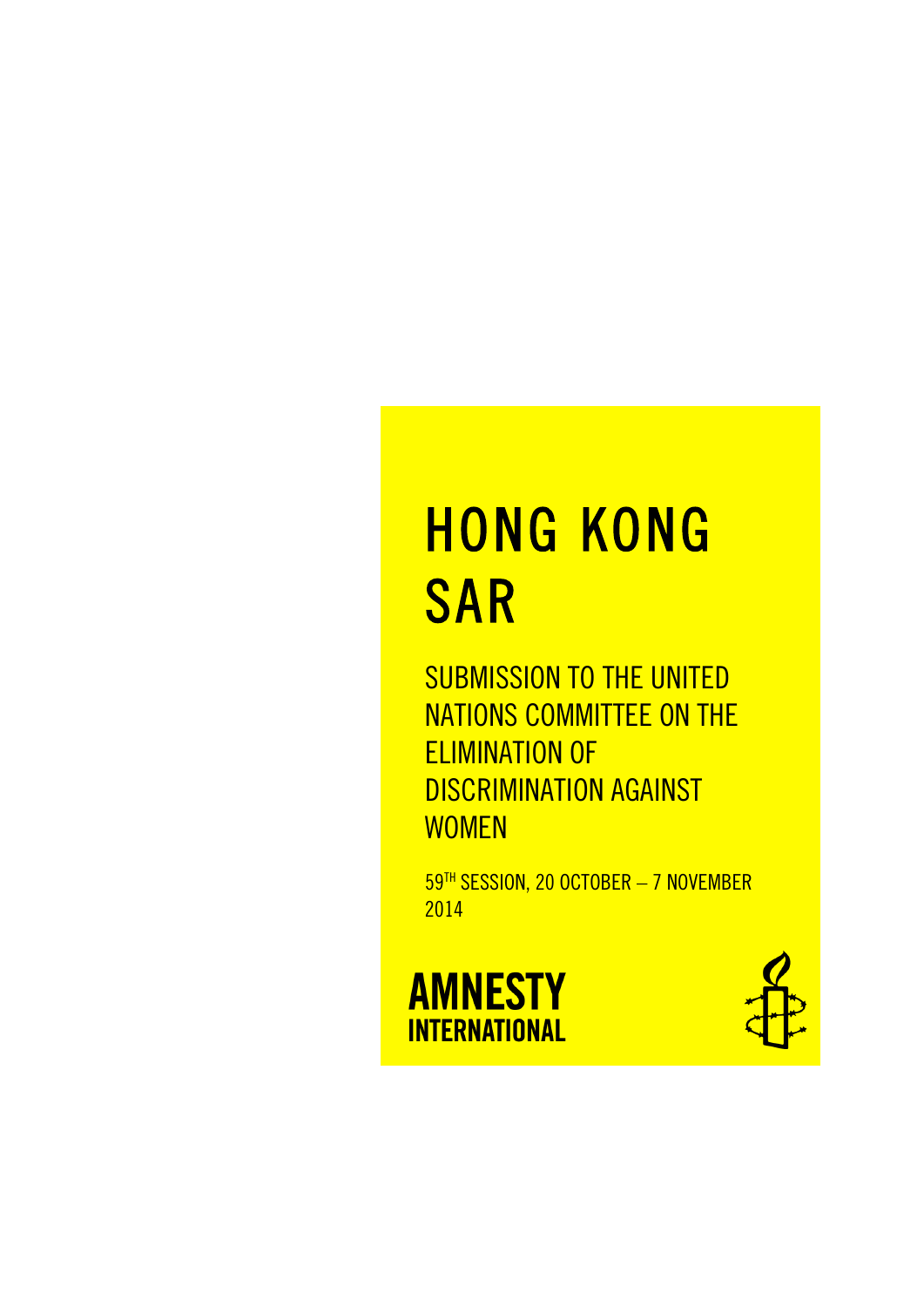Amnesty International Publications

First published in 2014 by Amnesty International Publications International Secretariat Peter Benenson House 1 Easton Street London WC1X 0DW United Kingdom www.amnesty.org

Ó Copyright Amnesty International Publications

Index: ASA 17/052/2014 Original Language: English Printed by Amnesty International, International Secretariat, United Kingdom

All rights reserved. No part of this publication may be reproduced, stored in a retrieval system, or transmitted, in any form or by any means, electronic, mechanical, photocopying, recording or otherwise without the prior permission of the publishers.

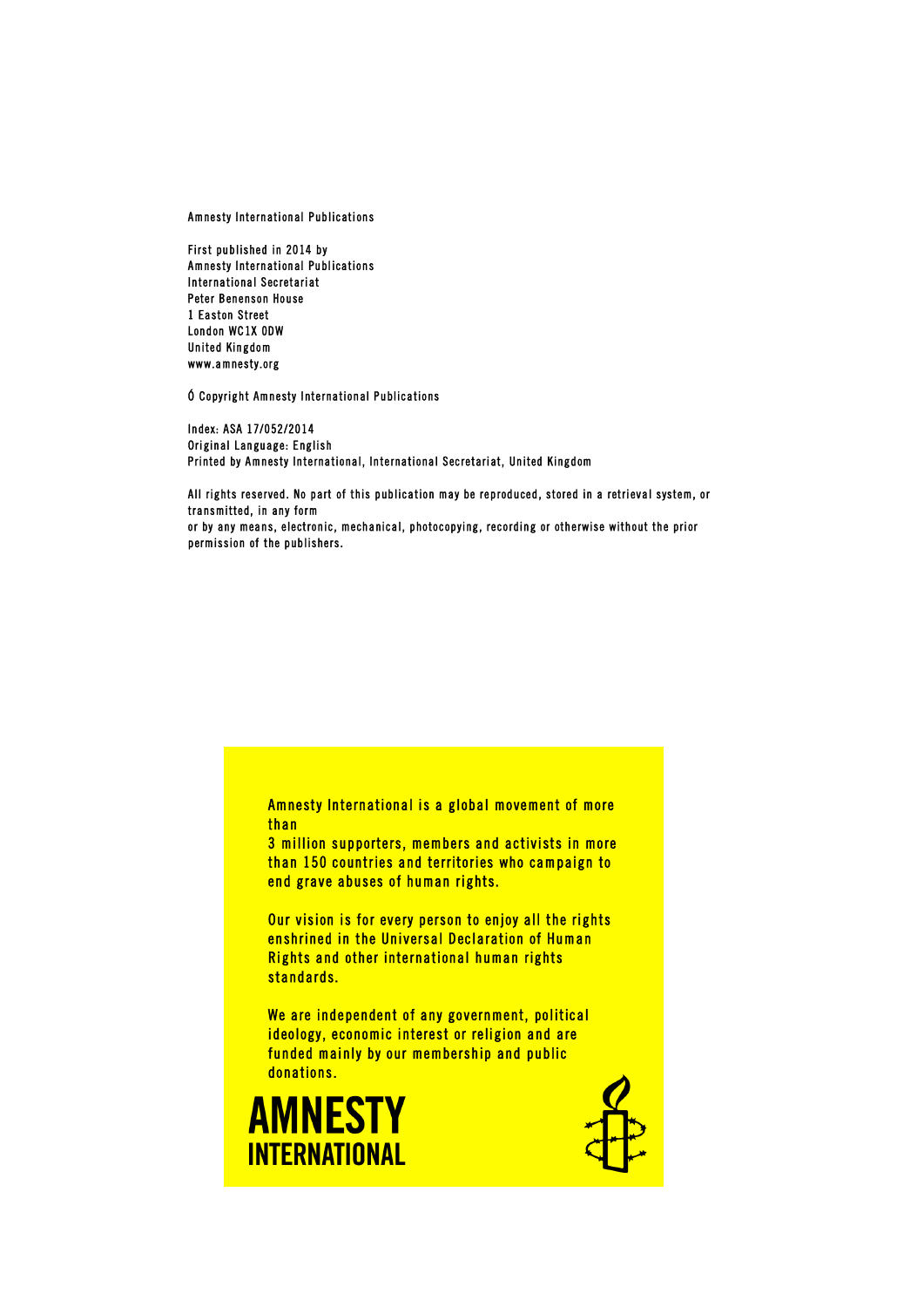# **CONTENTS**

| Discrimination against migrant domestic workers - Articles 11 and 156       |
|-----------------------------------------------------------------------------|
|                                                                             |
|                                                                             |
|                                                                             |
|                                                                             |
|                                                                             |
|                                                                             |
| Inadequacy of measures taken by the Hong Kong SAR government - Article 2  9 |
|                                                                             |
|                                                                             |
|                                                                             |
|                                                                             |
|                                                                             |
|                                                                             |
|                                                                             |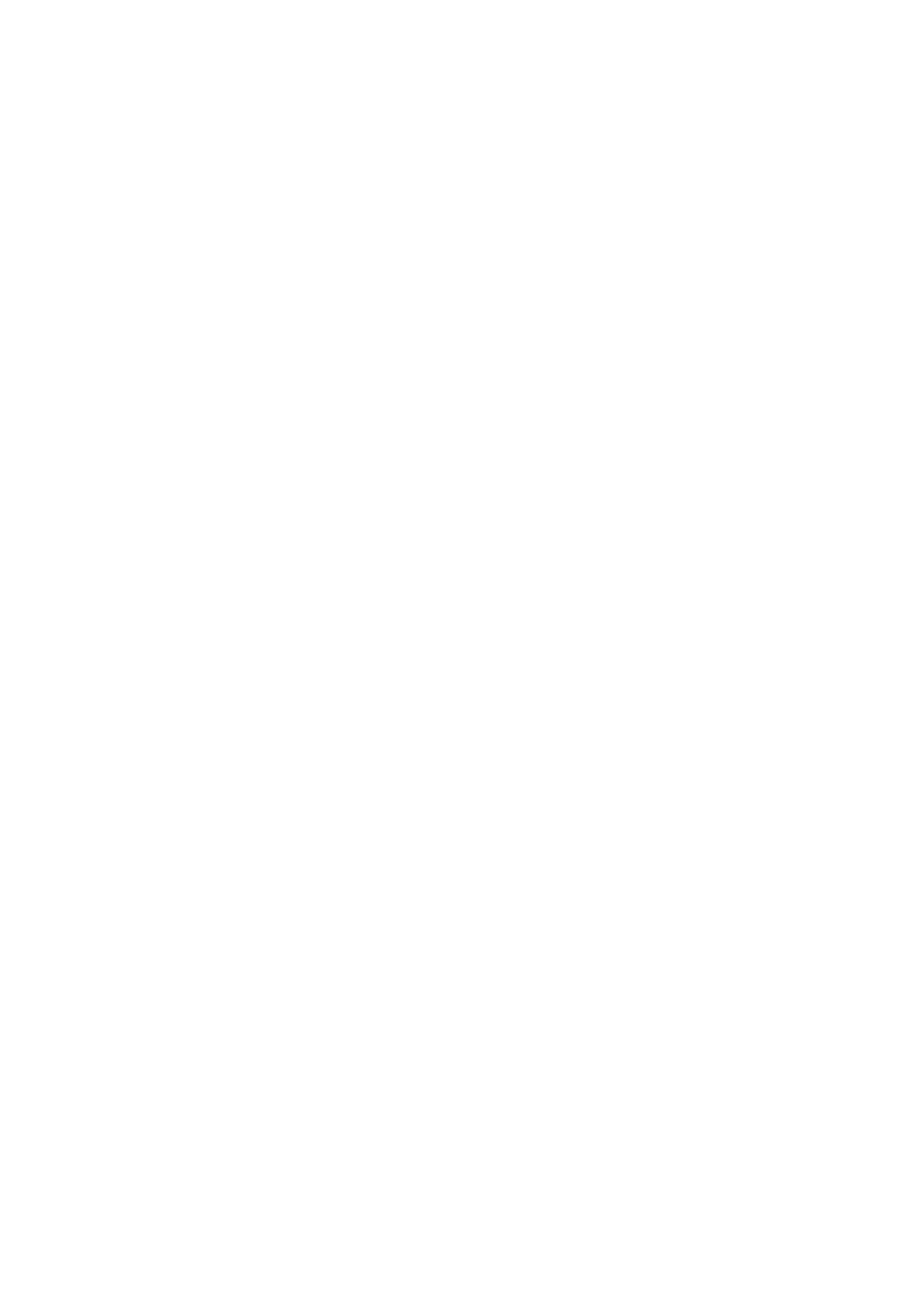# INTRODUCTION

Amnesty International submits the following information to the United Nations (UN) Committee on the Elimination of Discrimination against Women (the Committee), in advance of its consideration of Hong Kong Special Administrative Region's (Hong Kong, Hong Kong SAR) combined seventh and eight periodic reports, submitted under article 18 of the Convention on the Elimination of All Forms of Discrimination against Women (the Convention).

This briefing focuses on the situation of migrant domestic workers in Hong Kong, raising concerns under articles 2, 6, 11 and 15 of the Convention. Between May and October 2012, Amnesty International interviewed 50 Indonesian migrant domestic workers in Hong Kong SAR (Hong Kong). In March 2013, further interviews were conducted with 47 returnees in Indonesia who had worked in Hong Kong as domestic workers. All of the interviewees were women. The findings are published in full in the Amnesty International report *Exploited for* Profit, Failed by Governments: Indonesian migrant domestic workers trafficked to Hong  $Kong<sup>1</sup>$ . The issues raised are not limited to Indonesians, but reflect the problems faced by the wider community of migrant domestic workers irrespective of nationality.

At the end of September 2013, there were 319,325 migrant domestic workers in Hong Kong, often referred to as 'foreign domestic helpers' about half were Indonesian and nearly all women.<sup>2</sup>

Amnesty International has found that:

■ Placement agencies in Hong Kong are routinely involved in trafficking of migrant domestic workers and their exploitation in conditions of forced labour, through the use of deception and coercion to recruit migrants and to compel them to work in situations which violate their human and labour rights.

n Employers in Hong Kong frequently subject migrant domestic workers to human rights abuses, including restricting their freedom of movement; not paying them the minimum wage; not giving them adequate rest periods; and arbitrarily terminating their contracts, often in collusion with placement agencies.

**n** The Hong Kong government has failed to properly monitor, investigate and sanction individuals and organizations which are violating domestic legislation protecting the human rights of migrant domestic workers. In addition, the Hong Kong government has in place regulations which increase migrant domestic workers' risk of being subjected to human rights abuses, including discrimination. This includes the imposition of the Two-Week Rule which stipulates that migrant domestic workers must find new employment and get an approved work permit within two weeks of their contract ending or being terminated, or leave Hong Kong, and the requirement to live with one's employer as a condition for a work permit (livein requirement).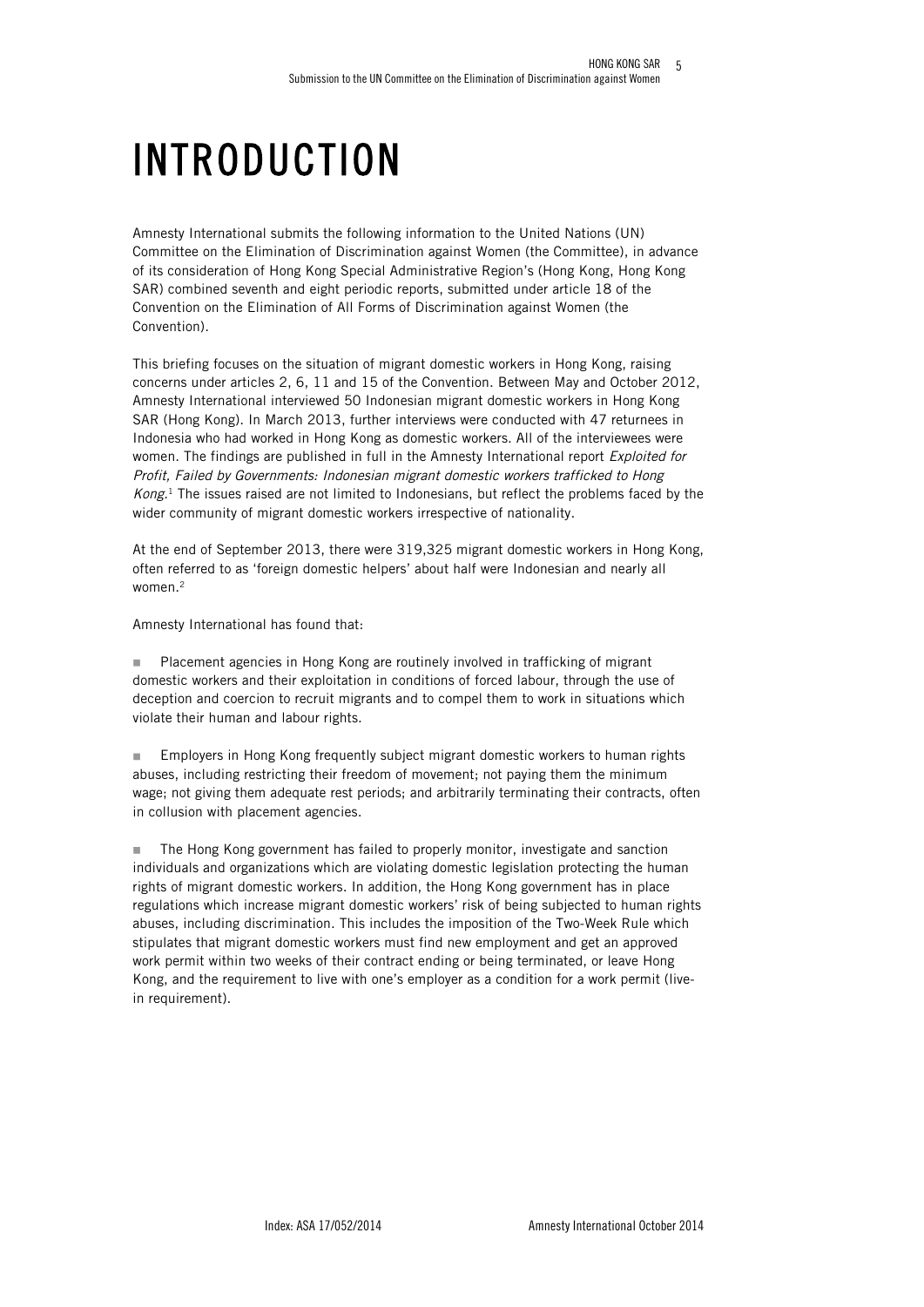# DISCRIMINATION AGAINST MIGRANT DOMESTIC WORKERS – ARTICLES 11 AND 15

A number of laws and regulations introduced by the Hong Kong SAR government impede migrant domestic workers from attaining equal treatment, namely in relation to their remuneration package, live-in requirement and "right of abode". These laws and regulations include for example, the Minimum Wage Ordinance, the Immigration Ordinance, and provisions under the Hong Kong SAR Standard Employment Contract (for a domestic helper recruited from abroad).

Domestic work in Hong Kong is most often carried out by women and involves tasks associated with stereotypical female gender roles such as child care, cooking, care of the elderly, and cleaning. In addition, the overwhelming majority of domestic workers in Hong Kong are migrant women. As a result, exclusions or distinctions that seem neutral (e.g. they apply to all domestic workers) are likely to constitute discrimination because they have a disparate impact on a specific population defined by its national origin and gender (migrant women).

Where Hong Kong laws and regulations on labour standards either exclude domestic workers completely or provide a lower level of protection to domestic workers than to other workers, the authorities must demonstrate that this distinction does not result in discrimination on the basis of gender, national origin, or any other status. The authorities must show that there are legitimate reasons for the distinctions made.

# REMUNERATION

Hong Kong's Minimum Wage Ordinance does not apply to "a person who is employed as a domestic worker in, or in connection with, a household and who dwells in the household free of charge". As a result, migrant domestic workers fall under a separate, less favourable Minimum Allowable Wage. The Hong Kong SAR government justified this exclusion due to:

a. the distinctive working pattern, i.e. round-the-clock presence and provision of service-on-demand expected of live-in domestic workers;

- b. enjoyment of in-kind benefits […] not usually available to non-live-in workers;
- c. possible significant and far-reaching socio-economic ramifications; and
- d. fundamental erosion of foreign domestic helpers policy, i.e. on the grounds of immigration controls and established practice.<sup>3</sup>

However, other types of workers such as on-site carers who also work "round-the-clock" and have benefits in kind are not excluded from the Minimum Wage Ordinance.4 Additionally, there is no measurement and calculation of costs of accommodation and food to be provided by the employers. Finally, migrant domestic workers, unlike nationals, are required to reside in the employing household; they do not have a choice but to live-in. Therefore, migrant domestic workers are excluded from the Minimum Wage Ordinance due to an immigration requirement in which they are given no option.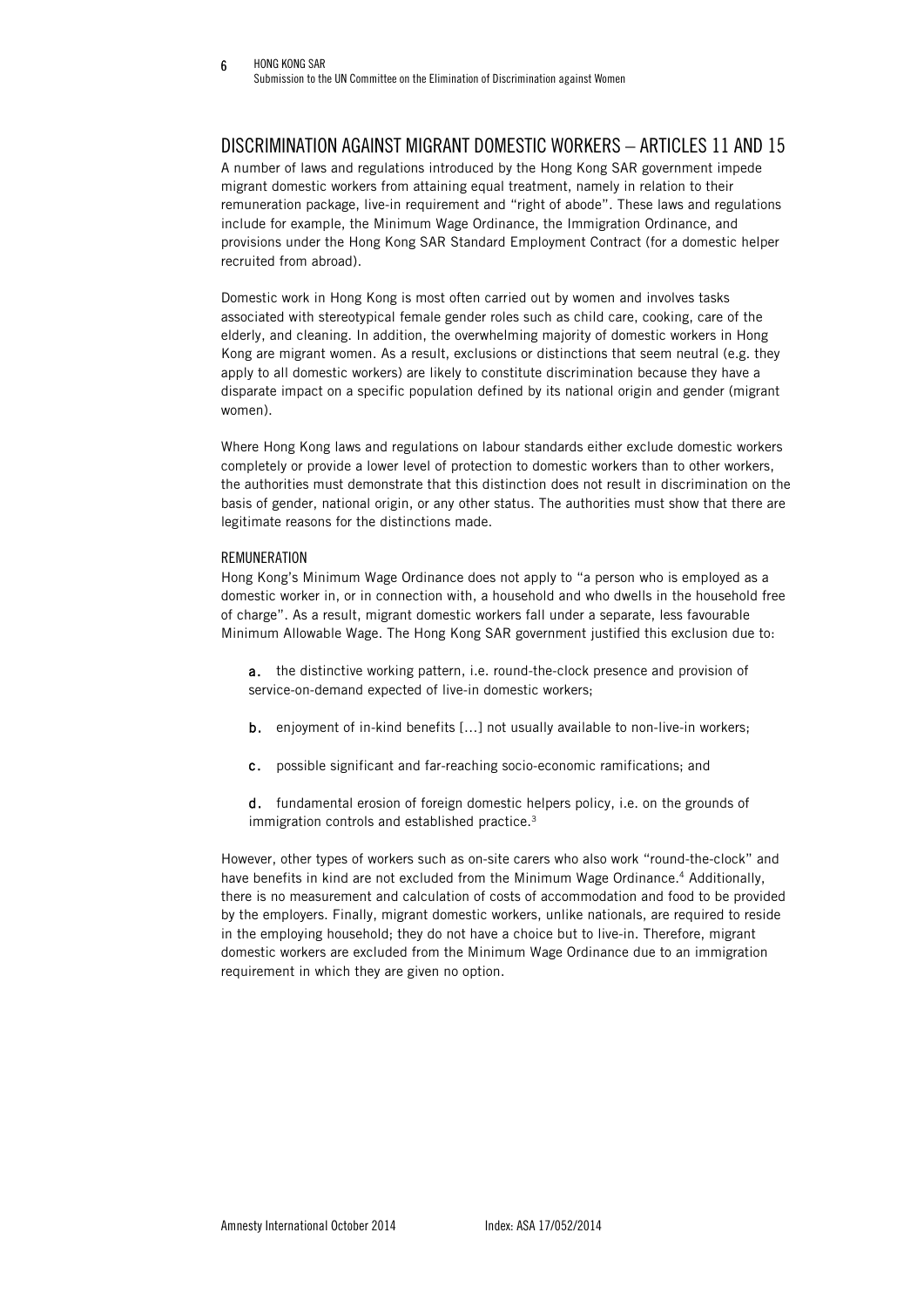This exclusion of live-in domestic workers from the scope of the Minimum Wage Ordinance has a disproportionate effect on female migrant workers, who make up nearly 100 per cent of domestic workers.

## LIVE-IN REQUIREMENT

Under Hong Kong's immigration regulations and stated in clause 3 of the Standard Employment Contract, migrant domestic workers must "work and reside in the employer's residence". <sup>5</sup> The same requirement is not applied to Hong Kong nationals performing similar jobs.

The live-in requirement for migrant domestic workers increases their isolation and the consequent risk of being subject to exploitation and abuse, and contributes to an environment in which they are unlikely to file complaints.<sup>6</sup>

Because nearly all migrant domestic workers in Hong Kong are women, the live-in requirement has a disparate impact on a specific population defined by its national origin and gender (migrant women), and is therefore discriminatory.

An option to live outside of the employing household would provide migrant domestic workers with a way out of situations where their rights are being abused (e.g. where their privacy is not being respected and/or they are at risk of abuse from someone in the employer's household or where they are being made to work excessive hours – see below). It is also likely that migrant domestic workers would gain leverage in negotiations for better conditions of work if they had the option of leaving the employer's house.

# RIGHT TO ABODE

Under section 2.4(a)(vi) of the Immigration Ordinance, "a domestic helper who is from outside Hong Kong" "shall not be treated as ordinarily resident in Hong Kong".7 The same restriction applies to migrant workers employed as contract workers under a government importation of labour scheme.<sup>8</sup> As a result of this restriction, these two categories of migrant workers are not eligible to become Hong Kong permanent residents after having resided in Hong Kong for a continuous period of at least seven years (Immigration Ordinance, Schedule 1) as is ordinarily the case for other migrant workers. Hong Kong permanent residents have the "right of abode" which means they are not subject to any restriction in respect of employment, place of residence and duration of stay in Hong Kong.<sup>9</sup>

States are entitled to regulate the entry and residence of non-citizens. However, immigration policies must respect, protect and fulfil the human rights of migrant workers. As nearly all of the migrant domestic workers in Hong Kong are women, their exclusion from eligibility for permanent residence has the effect of disproportionately impairing their access to permanent residence in Hong Kong on an equal basis with men.

# TRAFFICKING FOR EXPLOITATION AND FORCED LABOUR– ARTICLE 6

Local placement agencies in Hong Kong, in collusion with recruitment agencies in Indonesia, are routinely involved in trafficking of migrant domestic workers. Together they use deception and coercion to recruit Indonesian migrants to travel to Hong Kong and subsequently compel them to work in forced labour conditions in violation of their human rights. The methods of deception and coercion used by the agencies at recruitment and placement stages are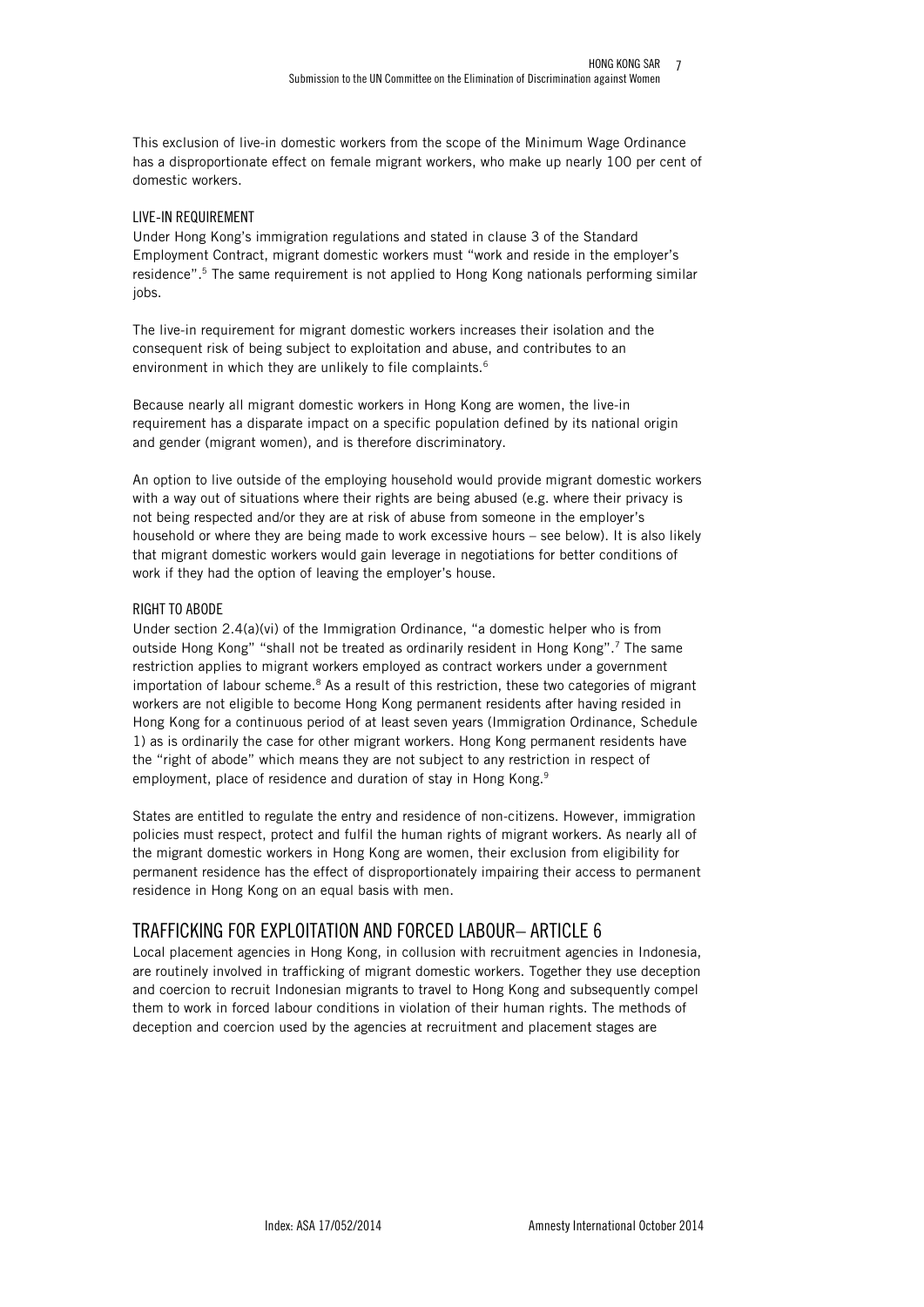#### HONG KONG SAR 8

Submission to the UN Committee on the Elimination of Discrimination against Women

similar, including confiscation of identity documents, restrictions on freedom of movement and the manipulation of debt incurred through fees. These are detailed further below.

While the Hong Kong placement agencies work in close partnership with Indonesian recruitment agencies; however, the placement agencies are separate organizations and come under the jurisdiction of the Hong Kong authorities, which have a responsibility to monitor and regulate them, and ensure that they are operating in full compliance with the laws in the Hong Kong SAR.

#### CONTRACTRUAL DECEPTION

Typically, migrant domestic workers who were deceived regarding their terms and conditions of work at the recruitment stage, were also given false or misleading information relating to their wages, work hours, holidays and workload.

**n** Underpayment – as explained above, migrant domestic workers are subject to Hong Kong's Minimum Allowable Wage, which is currently set at HK\$4,010 (US\$517) per month, rather than the higher rates required under the Minimum Wage Ordinance. The most common problem that migrant interviewees in Hong Kong face were being paid less than the amount promised to them by the recruitment agency (in their country of origin) and/or a salary that was significantly below the Minimum Allowable Wage.

 $\blacksquare$  Excessive and exploitative working hours – interviews conducted by Amnesty International indicate that migrant domestic workers on average work 17 hours a day with respondents frequently noting that they were "on call 24 hours". Under Hong Kong law, there is no general statutory provision limiting maximum daily working hours, overtime hours or stipulating overtime pay.

No weekly rest day or statutory holidays – more than half of the migrants interviewed by Amnesty International did not receive a weekly rest day. Furthermore, interviews indicate that even when migrant domestic workers are given a rest day, it often does not constitute 24 hours as required by Hong Kong law. Hong Kong Employment Ordinance also entitles all migrant domestic workers to 12 statutory holidays each year.10 Despite this, 26 interviewees told Amnesty International that their employer did not allow them leave during these days.

### COERCION

The principal mechanisms of coercion of migrant domestic workers are the confiscation of identity documents, restrictions on freedom of movement and the manipulation of debt incurred through agency fees.

 $\Box$  Confiscation of identity documents – the great majority of migrant domestic workers interviewed by Amnesty International revealed that their employer or placement agency in Hong Kong kept their passport, ID card, and/or their employment contract. Several interviewees stated that they were "too afraid" to ask for their documents because it may anger their employment or agency, and lead to penalties such as the premature termination of their contract.

The confiscation of passports, identity papers and contracts by employers or placement agencies is an effective way of maintaining control over migrant domestic workers, as without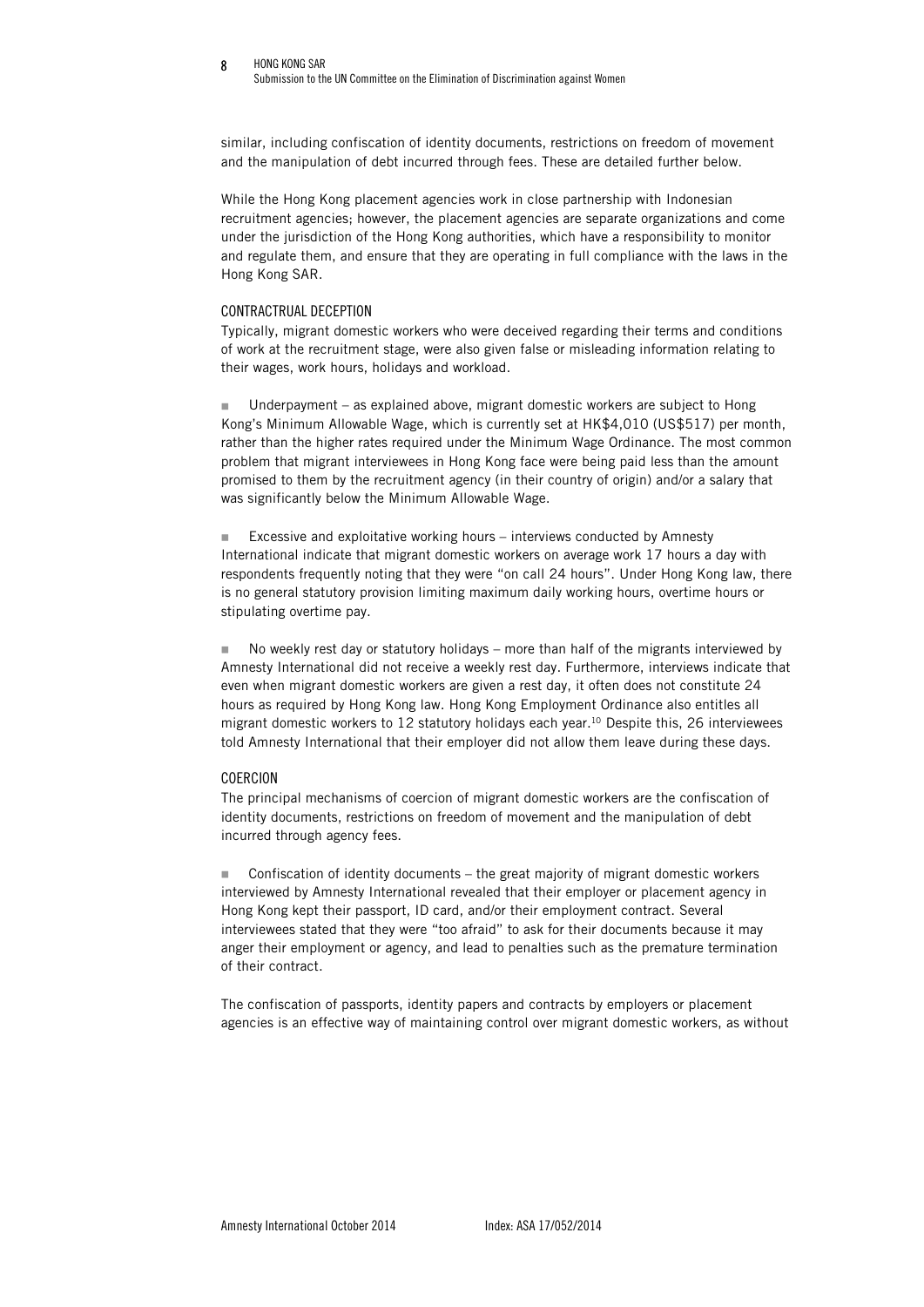9

these documents they cannot work legally in another job or even prove they have a right to be in Hong Kong if they leave the employer's house. This in turn makes it extremely difficult for them to leave jobs where they are subject to abuse.

 $\blacksquare$  Manipulation of debt – most migrant domestic workers interviewed by Amnesty International had to hand over the vast majority of their salary to the placement agency as repayment for agency fees in Hong Kong, normally HK\$3,000 a month (US\$387) for the initial seven months of their contract (in total HK\$21,000 or US\$2,709 – exceeding the legal maximum agency fee of 10 per cent of the worker's first month's salary (as well as the statutory limits for agency fees in Indonesia). Consequently, serious indebtedness due to excessive agency fees is common among migrant domestic workers. These debts often force workers to accept exploitation and abuse in the workplace. Several migrant domestic workers told Amnesty International that they were reluctant to change employers because doing so would incur further fees to their agencies.

Restrictions on freedom of movement – more than a third of the migrant domestic workers interviewed by Amnesty International stated that they had not been free to leave their employer's home. According to several interviewees, placement agencies in Hong Kong specifically advised employers to prevent the migrant domestic workers from leaving the house, particularly during the initial months when they are paying off their agency fees. Several interviewees also told Amnesty International that their employer and/or placement agency stopped them from calling home or speaking to other people, including to other migrant domestic workers.

Amnesty International research indicates that restrictions on freedom of movement are applied in order to ensure that domestic workers do not have access to information or assistance which might lead to them challenging their terms and conditions of work, seeking alternative employment or not paying back the fees owed to their agency.

# INADEQUACY OF MEASURES TAKEN BY THE HONG KONG SAR GOVERNMENT – ARTICLE 2

# ACCESS TO INFORMATION

Upon arrival at Hong Kong International Airport, before immigration control, the International Social Service, an NGO, distributes guidebooks to migrant domestic workers containing relevant information about their rights, redress mechanisms and contact details of organizations that can help them. However, according to migrant domestic workers the placement agencies in Hong Kong confiscated these guidebooks immediately after they were through immigration control at the airport.

The Government of Hong Kong produces publications in different languages to "promote better understanding of labour rights" among migrant domestic workers and disseminates them without charge. It also holds seminars and information kiosks at popular gathering places, and screens television and radio commercials to raise awareness among workers, employers and placement agencies of their rights and obligations. Although these are positive initiatives, they do not effectively target migrant domestic workers who are regularly denied a rest day or have restrictions placed on their freedom of movement and as such are unable to access these information sites.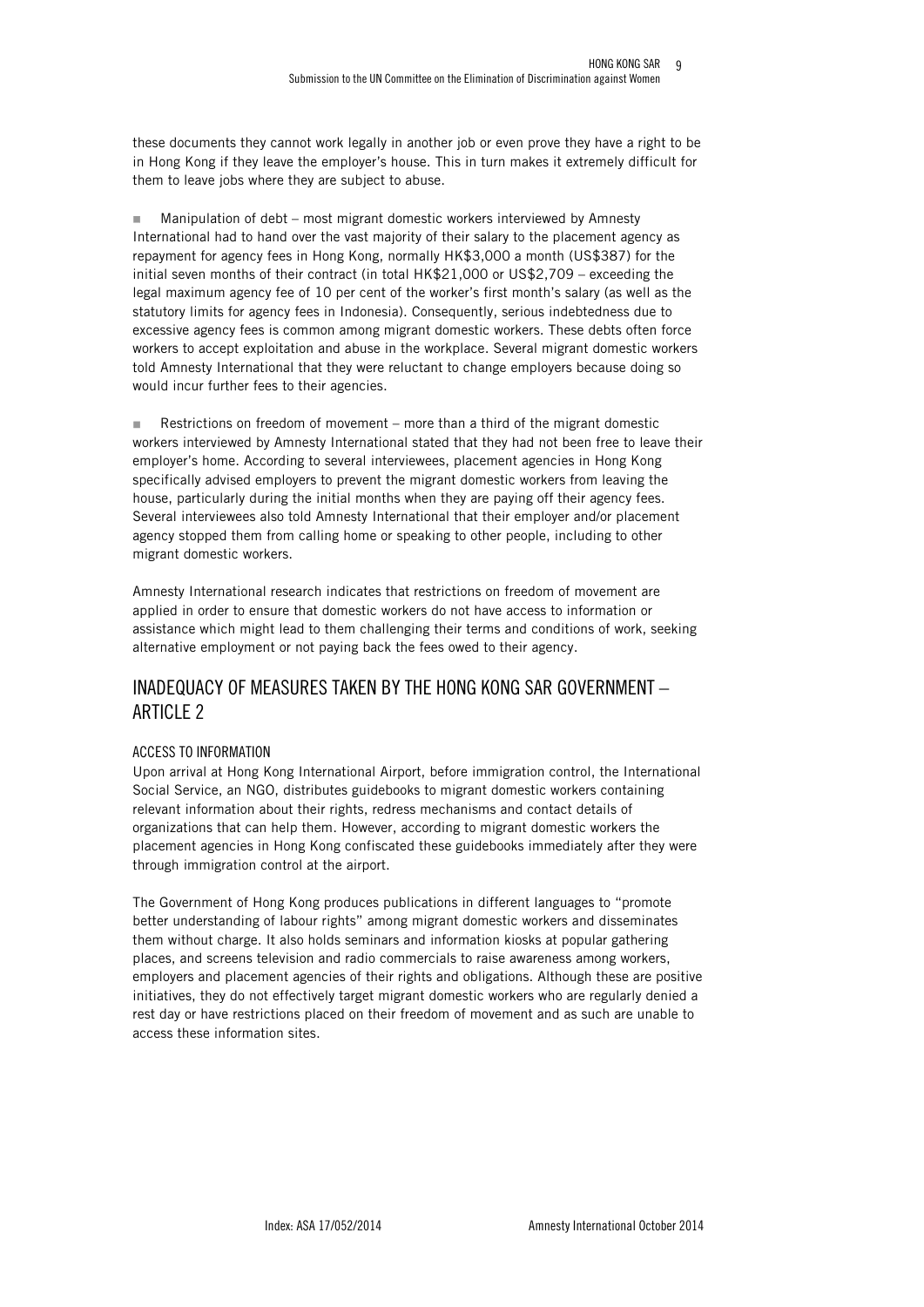#### HONG KONG SAR Submission to the UN Committee on the Elimination of Discrimination against Women  $10$

### ACCESS TO JUSTICE

According to data provided by the Hong Kong authorities to the ILO in 2012, out of a total population then of 307,151 migrant domestic workers, just 342 cases of underpayment were lodged between 1 June 2010 and 31 May 2012. During the same period, only two per cent of all migrant domestic workers lodged claims for alleged breaches of the Employment Ordinance or the terms of the Standard Employment Contract (6,726 claims) and only just over one quarter of these (1,792) went on to the Labour Tribunal or the Minor Employment Claims Adjudication Board for resolution.<sup>11</sup>

The number of complaints is very low compared to the number of migrant domestic workers and the prevalence of human rights abuses documented against them. For example, more than a third of the migrant domestic workers interviewed by Amnesty International received a salary below the Minimum Allowable Wage. The Indonesian Migrant Workers Union (IMWU) survey identified 258 individuals (out of 930) who stated that they were underpaid.<sup>12</sup> If the percentage of people claiming underpayment in the IMWU survey (28 per cent) is representative of the situation for all Indonesian migrant domestic workers in Hong Kong, this would mean that more than 40,000 Indonesian women are not receiving the minimum salary they are entitled to by law. The low number of reports of abuses therefore suggests that Hong Kong authorities have not adequately ensured that those migrant domestic workers who are abused can lodge complaints and are protected from reprisals.

#### INSPECTIONS AND SANCTIONS

The Employment Agencies Administration (EAA) under the HKSAR Labour Department is responsible for ensuring that placement agencies comply with the law.<sup>13</sup> This is done through licensing, inspection and investigating complaints lodged against placement agencies. The Hong Kong SAR government asserts that it makes regular and unannounced inspections to placement agencies, investigates complaints regarding overcharging or malpractice and where there is sufficient evidence, pursue prosecution.

In 2012, the office of the Commissioner for Labour, which has the authority to refuse to issue or renew a licence or revoke a placement agency's licence, did so on two occasions only. These rare examples of administrative sanctions issued by the Commissioner of Labour do not reflect the widespread exploitation and abuse experienced by many migrant workers. Moreover, there is no government monitoring or inspection system in place to ensure that migrant domestic workers are not subject to abuse or exploitation by their employers, as confirmed by the Labour Department in October 2013. The Department stated that it would be difficult to do so due to the number of workers and the place of work being a private residence. However, it stated that an inspection can take place in regard to a specific complaint.

This indicates that the authorities are failing to identify and prosecute violations of its labour laws (e.g. paying under the Minimum Allowable Wage and charging recruitment fees above the legally permitted maximum).

It must also be stressed that some government regulations, such as the live-in requirement and Two-Week Rule are increasing migrant domestic workers' risk of exploitation and forced labour.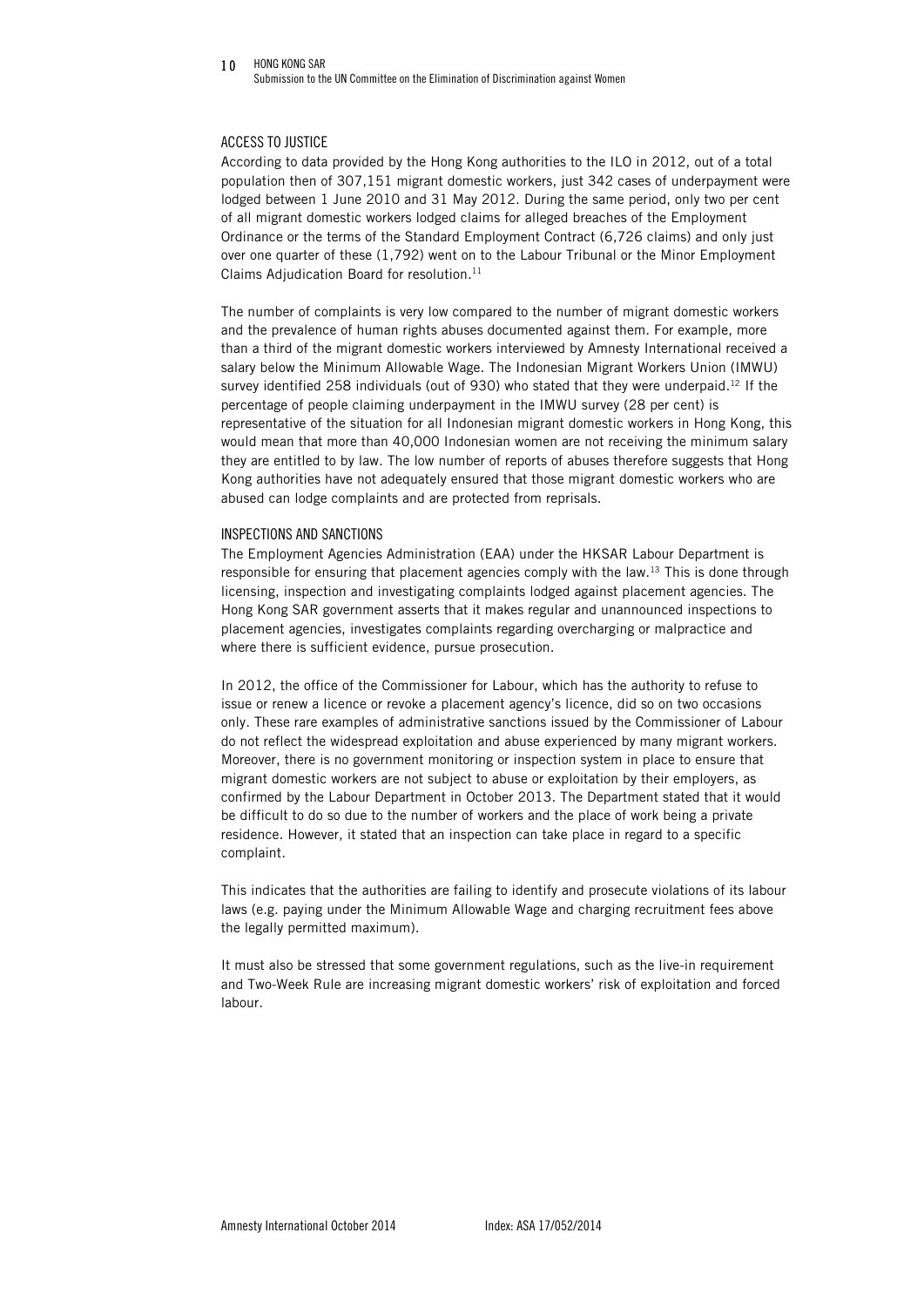## TWO-WEEK RULE

Under the New Condition of Stay, 1987, also known as the Two-Week Rule, migrant domestic workers in Hong Kong must find new employment and obtain an approved work visa within two weeks of the expiration or premature termination of their employment contract. Failing that, they must leave Hong Kong.

The time frame is not sufficient for finding new employment and obtaining necessary work permit, as even the Immigration Department accepts that it normally takes "about 4-6 weeks" to process an application for change of employer by a migrant domestic worker once "all necessary documents" are received. Several interviewees told Amnesty International that they had to leave Hong Kong because they were unable to find new employment within two weeks of termination. In some cases, the workers had to go to Macau and/or mainland China to wait for their Hong Kong visas to be processed.

The inability to find new employment in the two-week time limit leaves migrant domestic workers with little choice but to remain in abusive and/or exploitative conditions or accept jobs with unfavourable work conditions in order to maintain their immigration status.

The Two-Week Rule also significantly impedes migrant domestic workers' ability to access redress mechanisms in Hong Kong. A key obstacle is the fact that migrant domestic workers who lodge a complaint against their employer are likely to have their contract terminated. Under the current immigration policy, migrant domestic workers cannot normally change employers within their two-year contract except under "exceptional circumstances", including the transfer, migration, death or changing financial circumstances of the former employer, or if the worker was abused or exploited which they would need to be able to prove. This is often difficult to do as in many cases it is the employers or the placement agency's word against that of the migrant domestic worker. As such, the Two Week Rule prevents many from raising issues of abuse, as doing so would most likely result in loss of employment and income, and leave them with just two weeks to find new employment.

Taking a case to the Labour Tribunal takes on average two months. Unless the migrant domestic worker can find another job in two weeks, which would be difficult given the average 4-6 week processing time by the Immigration authorities, they will have to apply for an extension of stay at a cost of HK\$160 (US\$20), which does not allow them to work and is typically valid for one month or less. During the time necessary for the Labour Tribunal to consider their case, they will have to renew their visa and pay for their own accommodation, food and other expenses without any income. Most migrant domestic workers are unable to afford these costs.

In this respect, the Two-Week Rule provides a disincentive for migrant domestic workers to denounce exploitative or abusive practices and pursue criminal charges and/or compensation though the appropriate channels. This in turn makes the effective investigation and prosecution of those responsible for human rights abuses extremely difficult.

### FAILURE TO ADOPT TRAFFICKING LEGISLATION

Hong Kong does not have a comprehensive trafficking law and there have not been any prosecutions for the trafficking of migrant domestic workers for forced labour<sup>14</sup> between 2008-2012.15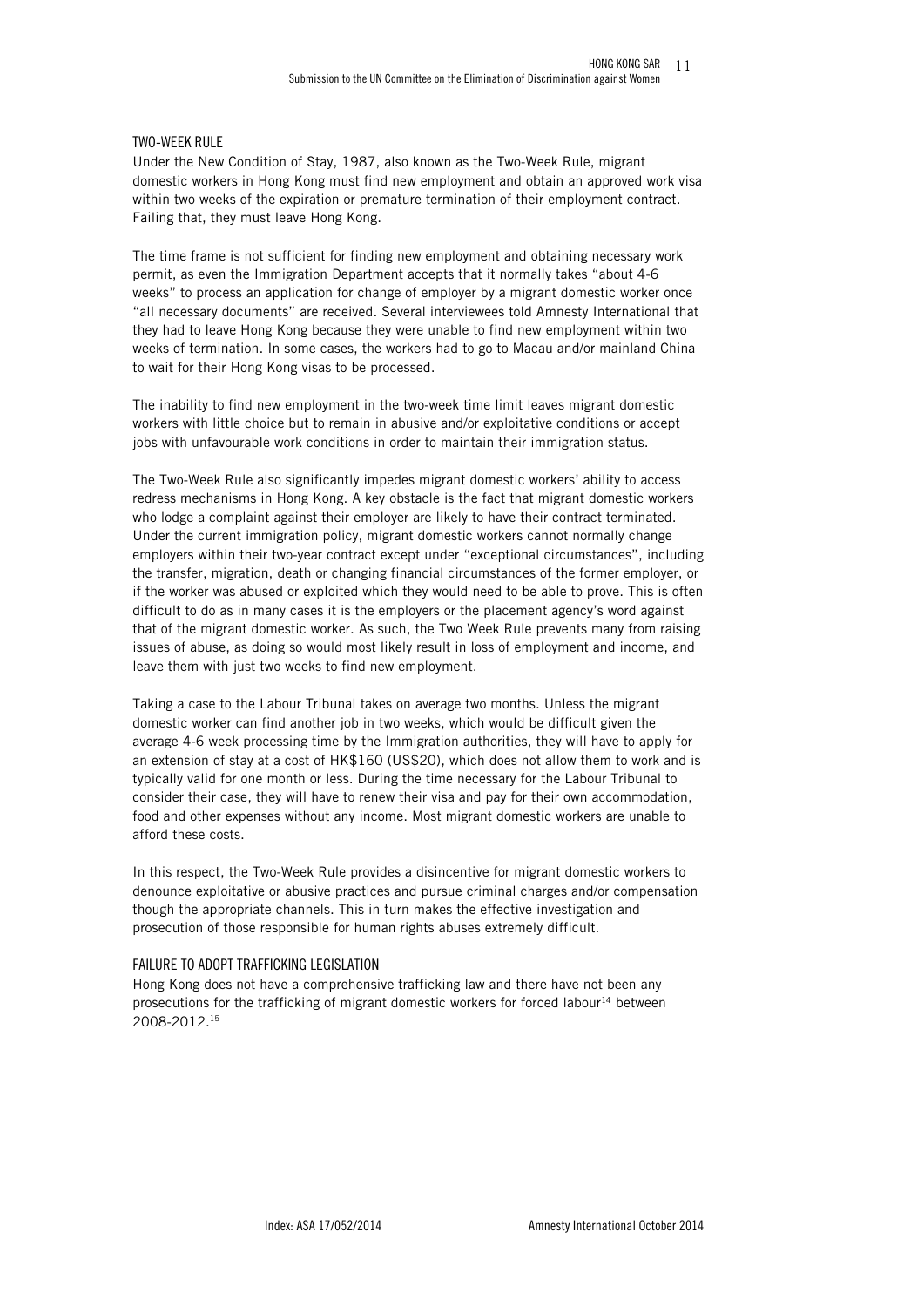#### 12 HONG KONG SAR Submission to the UN Committee on the Elimination of Discrimination against Women

This is partly due to the narrow definition of trafficking within Hong Kong domestic legislation, which does not include trafficking for labour exploitation. In correspondence with Amnesty International, the Labour Department stated that:

"Under section 129 of the Crimes Ordinance (Cap.200), "trafficking in persons" [TIP] means taking part in bringing another person into, or taking another person out of, Hong Kong for the purpose of prostitution. According to the Hong Kong Police Force's information, 14 TIP cases were effected between 2008 and 2012. 28 victims were involved, but none of them involved foreign domestic helpers."16

Hong Kong's trafficking law is narrower than the definition provided in international law under article  $3(a)$  of the Trafficking Protocol<sup>17</sup>, which defines "exploitation" to include at a minimum "the prostitution of others or other forms of sexual exploitation, forced labour or services, slavery or practices similar to slavery". While prohibiting certain forms of trafficking, the Hong Kong government has not addressed the more general problem of trafficking for labour exploitation that affects migrant domestic workers.

# RECOMMENDATIONS TO HONG KONG SAR GOVERNMENT

Amend current legislation, which forces migrant domestic workers to live with their employers and excludes them from the Minimum Wage Ordinance;

**n** Prevent and address human rights abuses and violations of Hong Kong's labour legislation by employers (e.g. weekly rest days), including through the application of criminal sanctions when appropriate;

**Ensure that migrant domestic workers have access to information about their rights;** 

■ Establish a robust, proactive body that monitors, investigates and punishes, including through the application of criminal sanctions when appropriate, placement agencies that charge excessive and illegal fees, confiscate passports and encourage underpayment of wages;

Establish a body where relevant government agencies, workers and employers agree on recruitment and placement agency fees, and work towards the international standard of no fee to the employee.

n Repeal or amend the Two-Week Rule to allow migrant domestic workers a reasonable period to find new employment, including incorporating the average time of 4-6 weeks it takes to issue a new visa;

**Net Waive the costs of extensions of stay for migrant domestic workers who are seeking** compensation for human rights abuses;

 $\blacksquare$  Ensure that migrant domestic workers who are seeking compensation for human rights abuses have effective access to appropriate support measures, such as shelters and interpretation, at all stages of redress, including the conciliation process, at the Labour Department.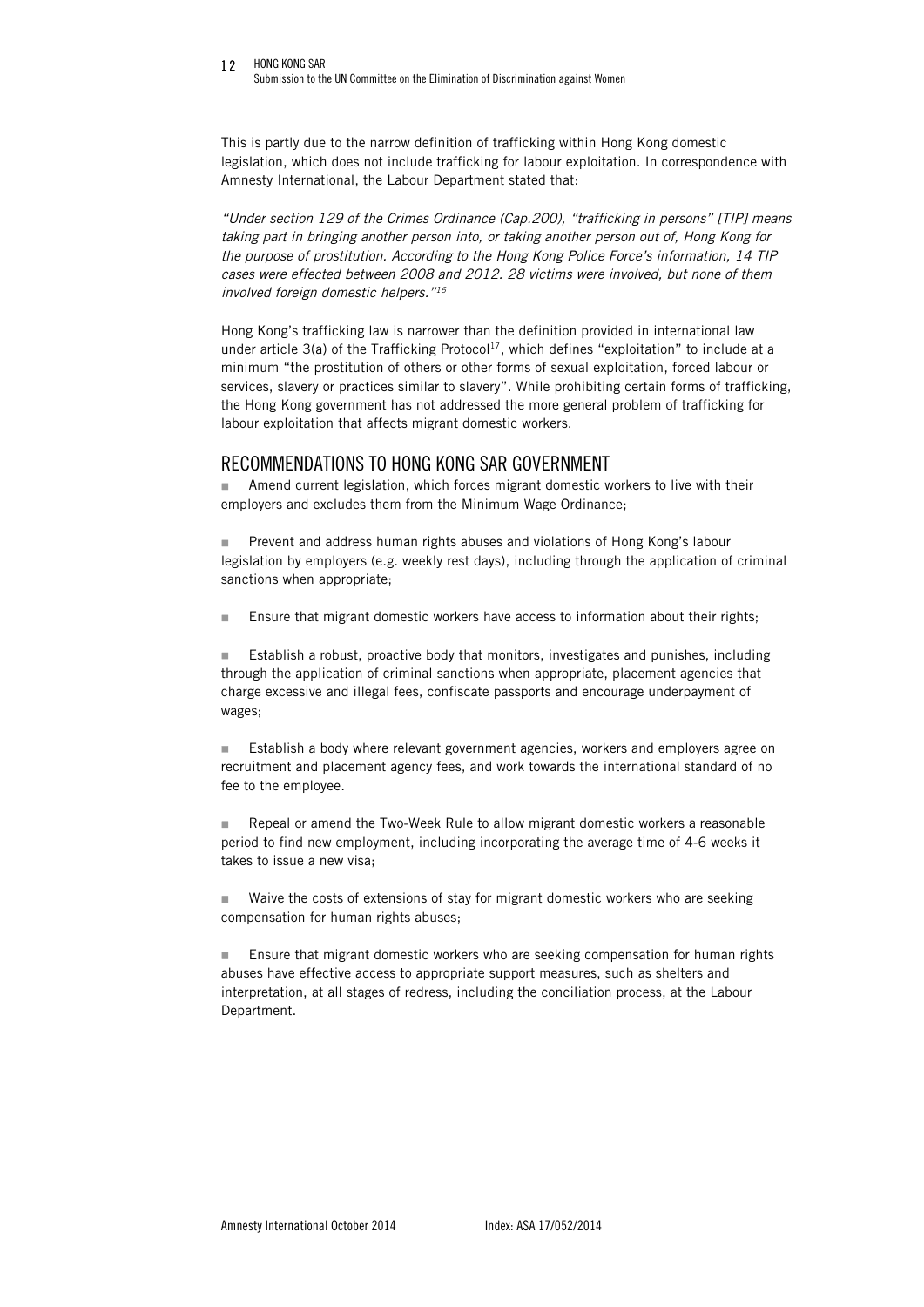# ENDNOTES

-

 $1$  Amnesty International, Exploited for Profit, Failed by Governments: Indonesian migrant domestic workers trafficked to Hong Kong, Index: ASA 17/0292013, November 2013, available at http://www.amnesty.org/en/library/info/ASA17/029/2013/en

 $2$  Figures as of 30 September 2013 provided by the HK SAR Labour and Immigration Departments on 15 October 2013.

<sup>3</sup> Hong Kong SAR Labour and Welfare Bureau, *Legislative Council Briefing: Minimum Wage Bill*, File Red.: LD SMW 1-55/1/4(C), June 2009, para 15, available at http://www.legco.gov.hk/yr08- 09/english/bills/brief/b24\_brf.pdf, accessed 17 September 2014.

<sup>4</sup> HKCTU and FADWU, Joint report on Hong Kong SAR of the People's Republic of China on the government's application of Migration for Employment Convention (Revised), 1949 (No. 97) (Ratification 1997), submitted to the ILO on 31 August 2012, para18.

<sup>5</sup> The only exception is "employers who have obtained the Director of Immigration's approval before 1 April 2003 to let their Helpers live out can continue to do so, so long as they continue to employ Helpers without a break of more than 6 months". See HKSAR Government, Guidebook for the Employment of Domestic Helpers from Abroad (ID 969), available at: http://www.immd.gov.hk/en/forms/forms/id-e-969.html, accessed 17 September 2014.

<sup>6</sup> See Chapter 9 in Amnesty International, Exploited for Profit, Failed by Governments: Indonesian migrant domestic workers trafficked to Hong Kong, Index: ASA 17/0292013, November 2013, available at http://www.amnesty.org/en/library/info/ASA17/029/2013/en

<sup>7</sup> Hong Kong Immigration Ordinance, available at

http://www.legislation.gov.hk/blis\_pdf.nsf/6799165D2FEE3FA94825755E0033E532/ED717360D64A 043E482575EE003DBF1A?OpenDocument&bt=0, accessed 17 September 2014.

<sup>8</sup> "Supplementary Labour Scheme" (SLS); for more information see for example: http://www.labour.gov.hk/eng/form/eform/sld/note/EF0601/Pamph.pdf, accessed 24 September 2014.

<sup>9</sup> However, under section 7, Cap 115 Schedule 1 of the Immigration Ordinance, "Permanent" resident status can be lost in certain scenarios. For example, for those who are not Chinese citizens, permanent resident status will be lost following an absence from Hong Kong for a continuous period of 36 months or more.

<sup>10</sup> See also HK SAR Constitutional and Mainland Affairs Bureau, "Response to the List of Issues presented by the Human Rights Committee on 16 November 2012", March 2013, paras4(3) and15.2, available at:

http://www.cmab.gov.hk/doc/en/documents/policy\_responsibilities/the\_rights\_of\_the\_individuals/response \_to\_list\_of\_issues\_mar\_2013.pdf, accessed 24 September 2014.

<sup>11</sup> ILO Committee of Experts on the Application of Conventions and Standards, Observation on Convention No.97 on Migration for Employment (Revised) for China – Hong Kong SAR, 2013, available at: http://www.ilo.org/dyn/normlex/en/f?p=1000:13100:0::NO:13100:P13100\_COMMENT\_ID:3084699, accessed 24 September 2014.

 $12$  ITUC, IMWU and HKCTU, Final Report on Malpractices of Recruitment Agencies toward Indonesian Domestic Workers in Hong Kong (unpublished, supplementary survey findings), in collaboration with the Institute for National and Democratic Studies (INDIES), 2013. Participants who answered a detailed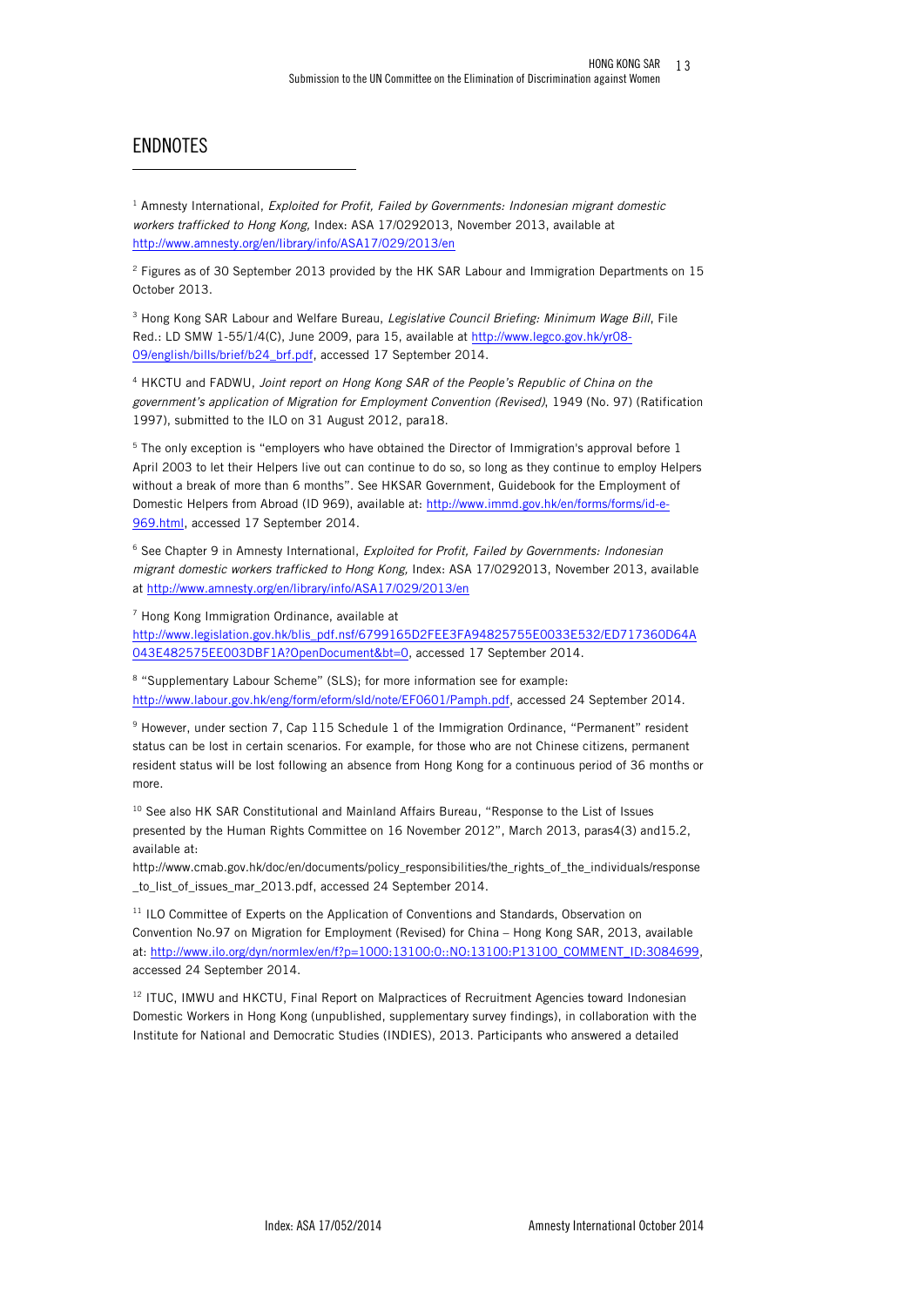-

questionnaire were approached in parks and other public places in Hong Kong where domestic workers meet on their rest day.

<sup>13</sup> See Legislative Council Fact Sheet "Employment agencies placing foreign domestic helpers," available at http://www.legco.gov.hk/yr12-13/english/sec/library/1213fs30-e.pdf, accessed 17 September 2014.

<sup>14</sup> Article 25 of the Forced Labour Convention states that the "illegal exaction of forced or compulsory labour shall be punishable as a penal offence, and it shall be an obligation on any Member ratifying this Convention to ensure that the penalties imposed by law are really adequate and are strictly enforced".

<sup>15</sup> Amnesty International meeting with the HKSAR Labour and Immigration Departments in Hong Kong on 11 October 2013 and correspondence from the two Departments on 15 October 2013.

<sup>16</sup> Amnesty International meeting with the HKSAR Labour and Immigration Departments in Hong Kong on 11 October 2013 and correspondence from the two Departments on 15 October 2013. The Labour Department provided that "Any person, including an employer, who aids, abets, counsels or procures someone to contravene a condition of stay shall be guilty of an offence under Section 41 of the Immigration Ordinance and by virtue of Regulation 2(4) of the Immigration Regulations, and Section 89 of the Criminal Procedure Ordinance (Cap.221), and shall be liable on conviction to a fine of HK\$ 50,000 [US\$6,500] and to imprisonment for 2 years".

<sup>17</sup> Protocol to Prevent, Suppress and Punish Trafficking in Persons, Especially Women and Children, Supplementing the United Nations Convention against Transnational Organized Crime and other relevant conventions and treaties, available at

https://treaties.un.org/pages/viewdetails.aspx?src=ind&mtdsg\_no=xviii-12-a&chapter=18&lang=en, accessed 24 September 2014.